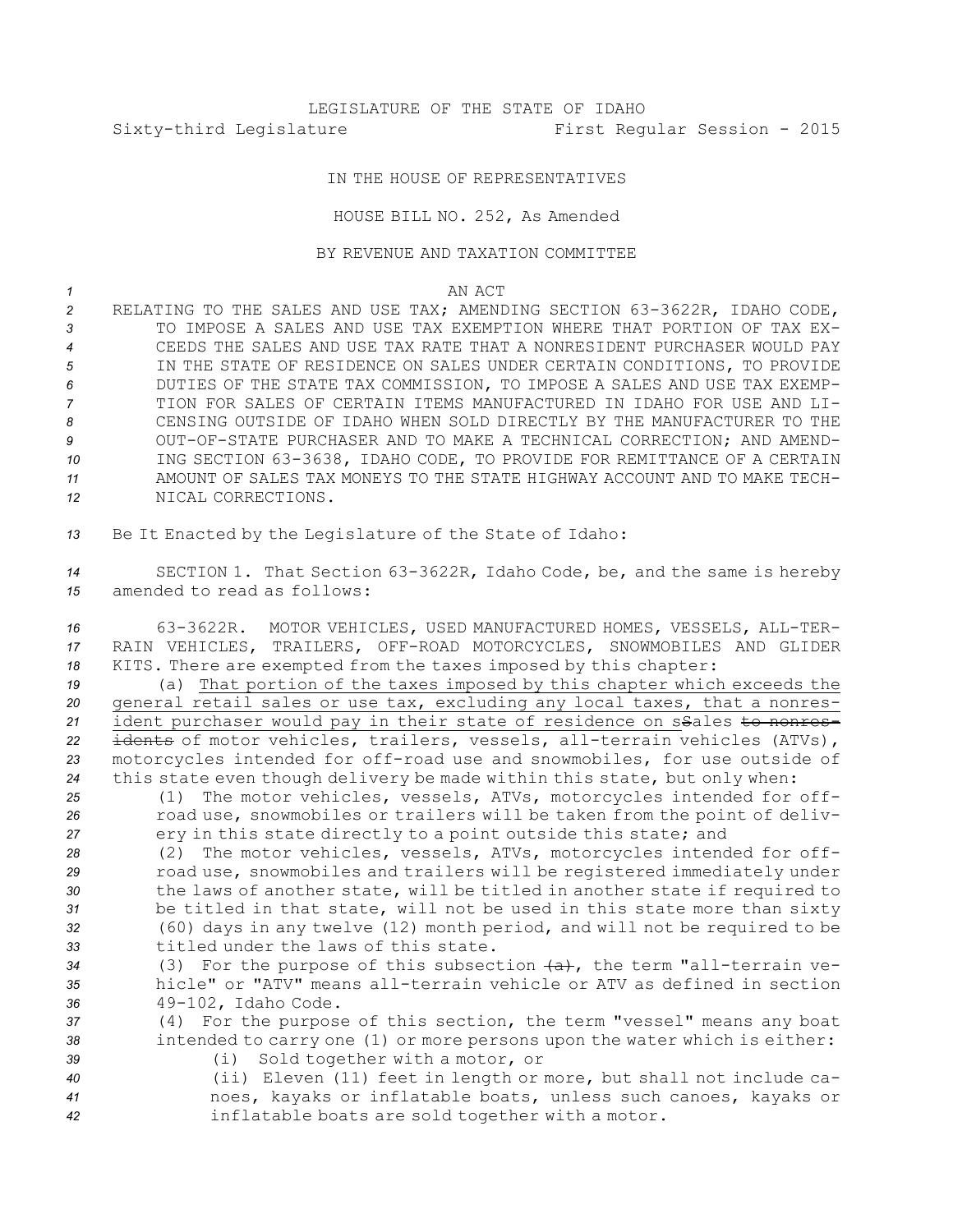The state tax commission shall prepare at least annually <sup>a</sup> sales and use tax schedule listing the sales and use tax rates for other states not includ- ing local government sales and use tax rates, and post such schedule on its website and otherwise make the schedule available to dealers selling items listed in this subsection. Such schedule shall also contain <sup>a</sup> column for the sales tax rate to be applied by sellers under this subsection for nonresident purchasers based upon their state of residence and the Idaho tax due under this subsection.

 (b) Sale of used manufactured homes, whether or not such used manufac- tured homes are sold for use outside this state, and whether or not such used manufactured homes are sold by <sup>a</sup> dealer. Every manufactured home sale after its sale as <sup>a</sup> "new manufactured home," as defined in section 63-3606, Idaho Code, is <sup>a</sup> sale as <sup>a</sup> used manufactured home.

 (c) Sale or lease of motor vehicles with <sup>a</sup> maximum gross registered weight over twenty-six thousand (26,000) pounds, which shall be immediately registered under the international registration plan, whether or not base plated in Idaho, and the sale or lease of trailers which are part of <sup>a</sup> fleet of vehicles registered under the international registration plan when such vehicles and trailers are substantially used in interstate commerce. If such <sup>a</sup> motor vehicle or trailer is not substantially used in interstate com- merce during any four (4) fiscal year quarters beginning July 1 and ending June 30 of each year under the international registration plan, it shall be deemed used in Idaho and subject to the use tax under section 63-3621, Idaho Code. For the purpose of this subsection, "substantially used in interstate commerce" means that the vehicles or trailers will be part of <sup>a</sup> fleet with <sup>a</sup> minimum of ten percent (10%) of the miles operated by the fleet accrued out- side of Idaho in any four (4) fiscal year quarters beginning July 1 and ending June 30 of each year under the international registration plan.

 (d) The sale or purchase of <sup>a</sup> glider kit when the glider kit will be used to assemble <sup>a</sup> glider kit vehicle as defined in section 49-123, Idaho Code, which will be immediately registered under <sup>a</sup> plan defined in subsection (c) of this section, provided that if the glider kit vehicle is not substantially used in interstate commerce as defined in subsection (c) of this section dur- ing any registration period, it shall be subject to the use tax under section 63-3621, Idaho Code.

*<sup>36</sup>* (e) The use or other consumption of <sup>a</sup> motor vehicle temporarily donated *<sup>37</sup>* to <sup>a</sup> driver's education program sponsored by <sup>a</sup> nonprofit educational insti-*<sup>38</sup>* tution as defined in section 63-3622O, Idaho Code.

*<sup>39</sup>* (f) Sales of items listed in subsection (a)(1) of this section, man-*<sup>40</sup>* ufactured in the state of Idaho for use and licensing outside the state of *<sup>41</sup>* Idaho when sold directly by the manufacturer to the out-of-state purchaser.

*<sup>42</sup>* SECTION 2. That Section 63-3638, Idaho Code, be, and the same is hereby *43* amended to read as follows:

 63-3638. SALES TAX -- DISTRIBUTION. All moneys collected under this chapter, except as may otherwise be required in sections 63-3203 and 63-3709, Idaho Code, shall be distributed by the state tax commission as *47* follows:

*<sup>48</sup>* (1) An amount of money shall be distributed to the state refund account *<sup>49</sup>* sufficient to pay current refund claims. All refunds authorized under this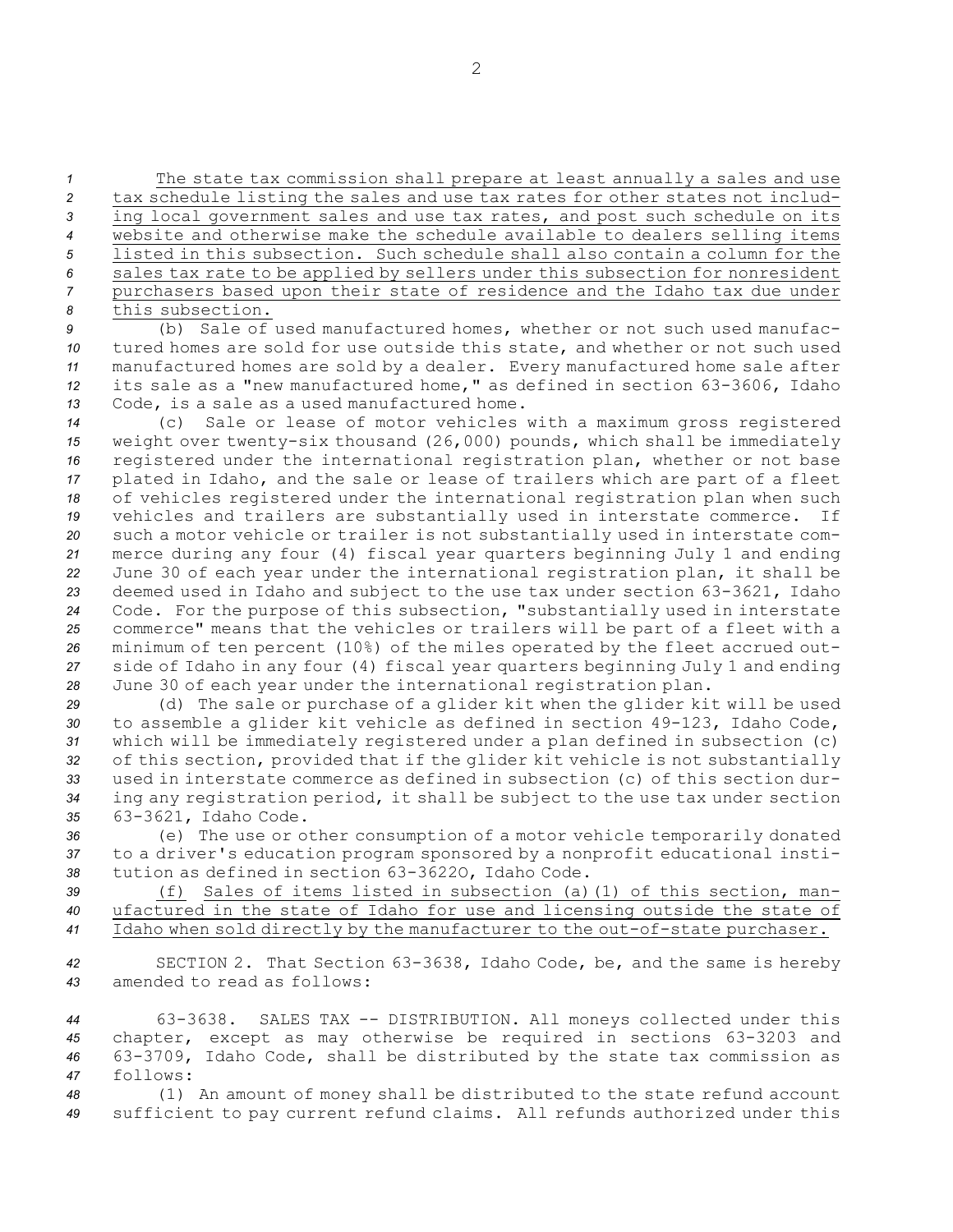*<sup>1</sup>* chapter by the state tax commission shall be paid through the state refund *<sup>2</sup>* account, and those moneys are continuously appropriated.

*<sup>3</sup>* (2) Five million dollars (\$5,000,000) per year is continuously appro-*<sup>4</sup>* priated and shall be distributed to the permanent building fund, provided by *<sup>5</sup>* section 57-1108, Idaho Code.

*<sup>6</sup>* (3) Four million eight hundred thousand dollars (\$4,800,000) per year *<sup>7</sup>* is continuously appropriated and shall be distributed to the water pollution *<sup>8</sup>* control account established by section 39-3628, Idaho Code.

 (4) An amount equal to the sum required to be certified by the chair- man of the Idaho housing and finance association to the state tax commis- sion pursuant to section 67-6211, Idaho Code, in each year is continuously appropriated and shall be paid to any capital reserve fund, established by the Idaho housing and finance association pursuant to section 67-6211, Idaho Code. Such amounts, if any, as may be appropriated hereunder to the capital reserve fund of the Idaho housing and finance association shall be repaid for distribution under the provisions of this section, subject to the provisions of section 67-6215, Idaho Code, by the Idaho housing and finance associa- tion, as soon as possible, from any moneys available therefor and in excess of the amounts which the association determines will keep it self-support-*<sup>20</sup>* ing.

 (5) An amount equal to the sum required by the provisions of sections 63-709 and 63-717, Idaho Code, after allowance for the amount appropriated by section 63-718(3), Idaho Code, is continuously appropriated and shall be paid as provided by sections 63-709 and 63-717, Idaho Code.

*<sup>25</sup>* (6) An amount required by the provisions of chapter 53, title 33, Idaho *26* Code.

*<sup>27</sup>* (7) An amount required by the provisions of chapter 87, title 67, Idaho *28* Code.

 (8) For fiscal year 2011, and each fiscal year thereafter, four million one hundred thousand dollars (\$4,100,000), of which two million two hundred thousand dollars (\$2,200,000) shall be distributed to each of the forty-four (44) counties in equal amounts, and one million nine hundred thousand dol- lars (\$1,900,000) of which shall be distributed to the forty-four (44) coun- ties in the proportion that the population of the county bears to the popula- tion of the state. For fiscal year 2012, and for each fiscal year thereafter, the amount distributed pursuant to this subsection, shall be adjusted annu- ally by the state tax commission in accordance with the consumer price index for all urban consumers (CPI-U) as published by the U.S. department of la- bor, bureau of labor statistics, but in no fiscal year shall the total amount allocated for counties under this subsection, be less than four million one hundred thousand dollars (\$4,100,000). Any increase resulting from the ad- justment required in this section shall be distributed to each county in the proportion that the population of the county bears to the population of the state. Each county shall establish <sup>a</sup> special election fund to which shall be deposited all revenues received from the distribution pursuant to this sub- section. All such revenues shall be used exclusively to defray the costs as- sociated with conducting elections as required of county clerks by the pro-visions of section 34-1401, Idaho Code.

*<sup>49</sup>* (9) One dollar (\$1.00) on each application for certificate of title *<sup>50</sup>* or initial application for registration of <sup>a</sup> motor vehicle, snowmobile,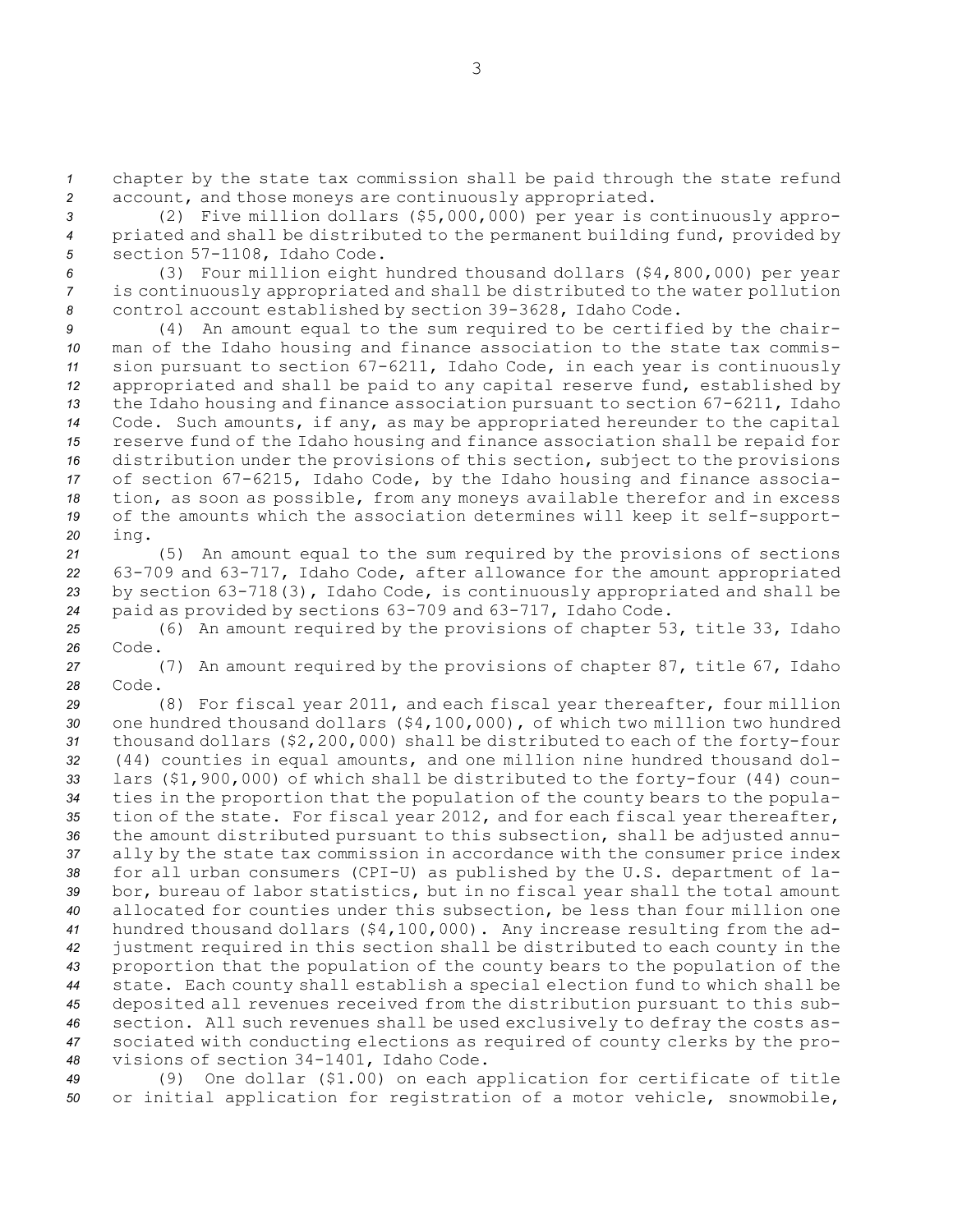all-terrain vehicle or other vehicle processed by the county assessor or the Idaho transportation department excepting those applications in which any sales or use taxes due have been previously collected by <sup>a</sup> retailer, shall be <sup>a</sup> fee for the services of the assessor of the county or the Idaho transporta- tion department in collecting such taxes, and shall be paid into the current expense fund of the county or state highway account established in section 40-702, Idaho Code.

 (10) Eleven and five-tenths percent (11.5%) is continuously appropri- ated and shall be distributed to the revenue sharing account which is created in the state treasury, and the moneys in the revenue sharing account will be paid in installments each calendar quarter by the state tax commission as *12* follows:

*<sup>13</sup>* (a) Twenty-eight and two-tenths percent (28.2%) shall be paid to the *14* various cities as follows:

- *<sup>15</sup>* (i) Fifty percent (50%) of such amount shall be paid to the vari-*<sup>16</sup>* ous cities, and each city shall be entitled to an amount in the pro-17 **portion that the population of that city bears to the population of** *18* all cities within the state; and *<sup>19</sup>* (ii) Fifty percent (50%) of such amount shall be paid to the vari-
- *<sup>20</sup>* ous cities, and each city shall be entitled to an amount in the pro-*<sup>21</sup>* portion that the preceding year's market value for assessment pur-*<sup>22</sup>* poses for that city bears to the preceding year's market value for *<sup>23</sup>* assessment purposes for all cities within the state.

*<sup>24</sup>* (b) Twenty-eight and two-tenths percent (28.2%) shall be paid to the *25* various counties as follows:

- *<sup>26</sup>* (i) One million three hundred twenty thousand dollars *<sup>27</sup>* (\$1,320,000) annually shall be distributed one forty-fourth *<sup>28</sup>* (1/44) to each of the various counties; and
- *<sup>29</sup>* (ii) The balance of such amount shall be paid to the various coun-*<sup>30</sup>* ties, and each county shall be entitled to an amount in the propor-*<sup>31</sup>* tion that the population of that county bears to the population of *32* the state;
- *<sup>33</sup>* (c) Thirty-five and nine-tenths percent (35.9%) of the amount appro-*<sup>34</sup>* priated in this subsection shall be paid to the several counties for *35* distribution to the cities and counties as follows:

 (i) Each city and county which received <sup>a</sup> payment under the provi- sions of section 63-3638(e), Idaho Code, during the fourth quarter of calendar year 1999, shall be entitled to <sup>a</sup> like amount during succeeding calendar quarters.

- *<sup>40</sup>* (ii) If the dollar amount of money available under this subsection *<sup>41</sup>* (10)(c) in any quarter does not equal the amount paid in the fourth *<sup>42</sup>* quarter of calendar year 1999, each city's and county's payment *<sup>43</sup>* shall be reduced proportionately.
- *<sup>44</sup>* (iii) If the dollar amount of money available under this subsec-*<sup>45</sup>* tion (10)(c) in any quarter exceeds the amount paid in the fourth *<sup>46</sup>* quarter of calendar year 1999, each city and county shall be en-*<sup>47</sup>* titled to <sup>a</sup> proportionately increased payment, but such increase *<sup>48</sup>* shall not exceed one hundred five percent (105%) of the total pay-*<sup>49</sup>* ment made in the fourth quarter of calendar year 1999.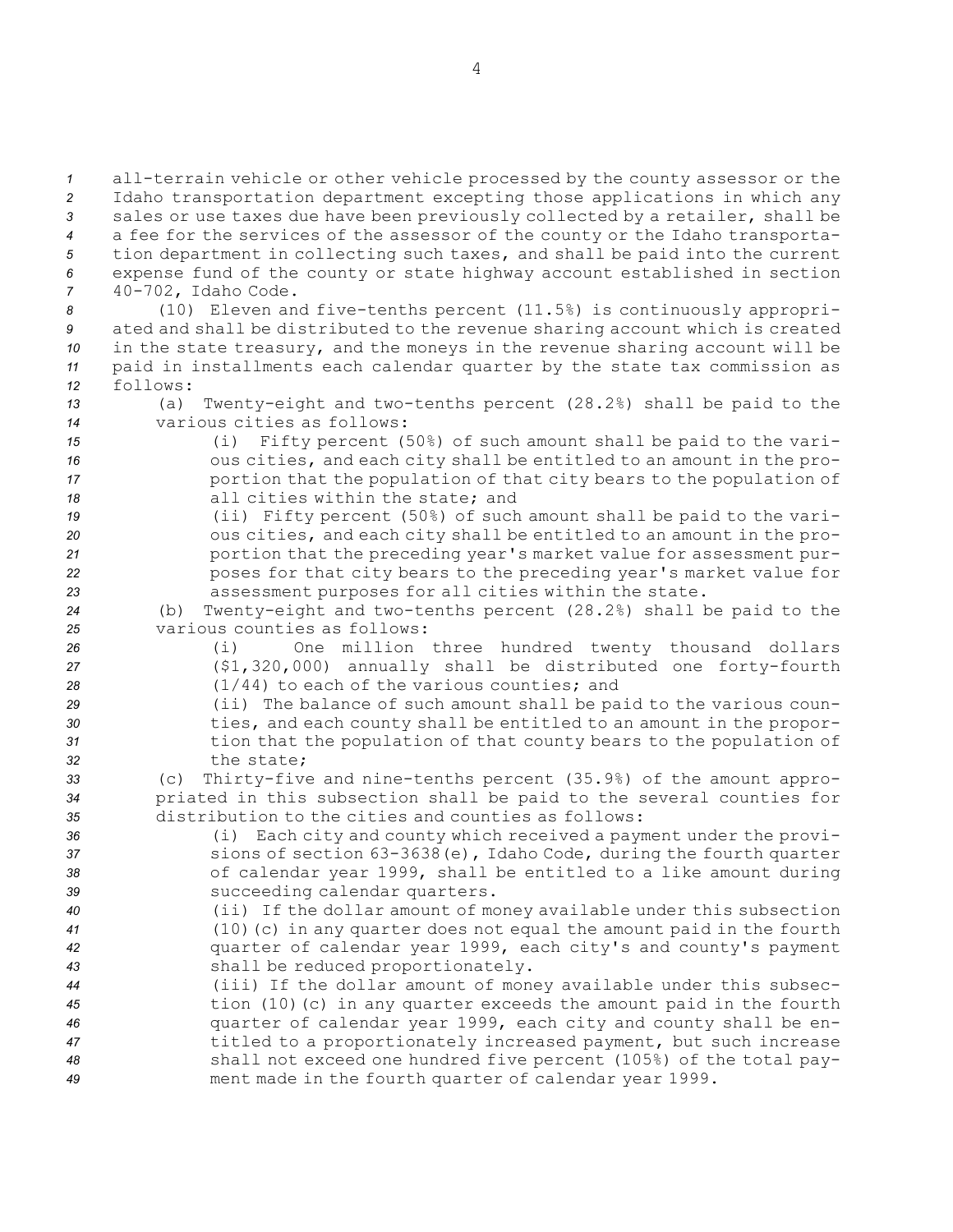(iv) If the dollar amount of money available under this subsection (10)(c) in any quarter exceeds one hundred five percent (105%) of the total payment made in the fourth quarter of calendar year 1999, any amount over and above such one hundred five percent (105%) shall be paid fifty percent (50%) to the various cities in the pro- portion that the population of the city bears to the population of all cities within the state, and fifty percent (50%) to the various counties in the proportion that the population of <sup>a</sup> county bears to the population of the state; and (d) Seven and seven-tenths percent (7.7%) of the amount appropriated in this subsection shall be paid to the several counties for distribution to special purpose taxing districts as follows: (i) Each such district which received <sup>a</sup> payment under the provi- sions of section 63-3638(e), Idaho Code, during the fourth quarter of calendar year 1999, shall be entitled to <sup>a</sup> like amount during succeeding calendar quarters. **17** (ii) If the dollar amount of money available under this subsection **(10)** (d) paragraph in any quarter does not equal the amount paid in the fourth quarter of calendar year 1999, each special purpose taxing district's payment shall be reduced proportionately. (iii) If the dollar amount of money available under this **subsection (10)(d)** paragraph in any quarter exceeds the amount 23 distributed under subparagraph (i) of this subsection (10)(d) paragraph, each special purpose taxing district shall be entitled to <sup>a</sup> share of the excess based on the proportion each such dis- trict's current property tax budget bears to the sum of the current property tax budgets of all such districts in the state. The state tax commission shall calculate district current property tax bud- gets to include any unrecovered foregone amounts as determined under section 63-802(1)(e), Idaho Code. When <sup>a</sup> special purpose taxing district is situated in more than one (1) county, the state tax commission shall determine the portion attributable to the special purpose taxing district from each county in which it is situated. (iv) If special purpose taxing districts are consolidated, the resulting district is entitled to <sup>a</sup> base amount equal to the sum of the base amounts which were received in the last calendar quarter by each district prior to the consolidation. (v) If <sup>a</sup> special purpose taxing district is dissolved or disin- corporated, the state tax commission shall continuously distrib- ute to the board of county commissioners an amount equal to the last quarter's distribution prior to dissolution or disincorpora- tion. The board of county commissioners shall determine any re- distribution of moneys so received. (vi) Taxing districts formed after January 1, 2001, are not enti-46 tled to a payment under the provisions of this subsection (10) (d) paragraph. (vii) For purposes of this subsection (10)(d) paragraph, <sup>a</sup> special purpose taxing district is any taxing district which is not <sup>a</sup> city, <sup>a</sup> county or <sup>a</sup> school district.

5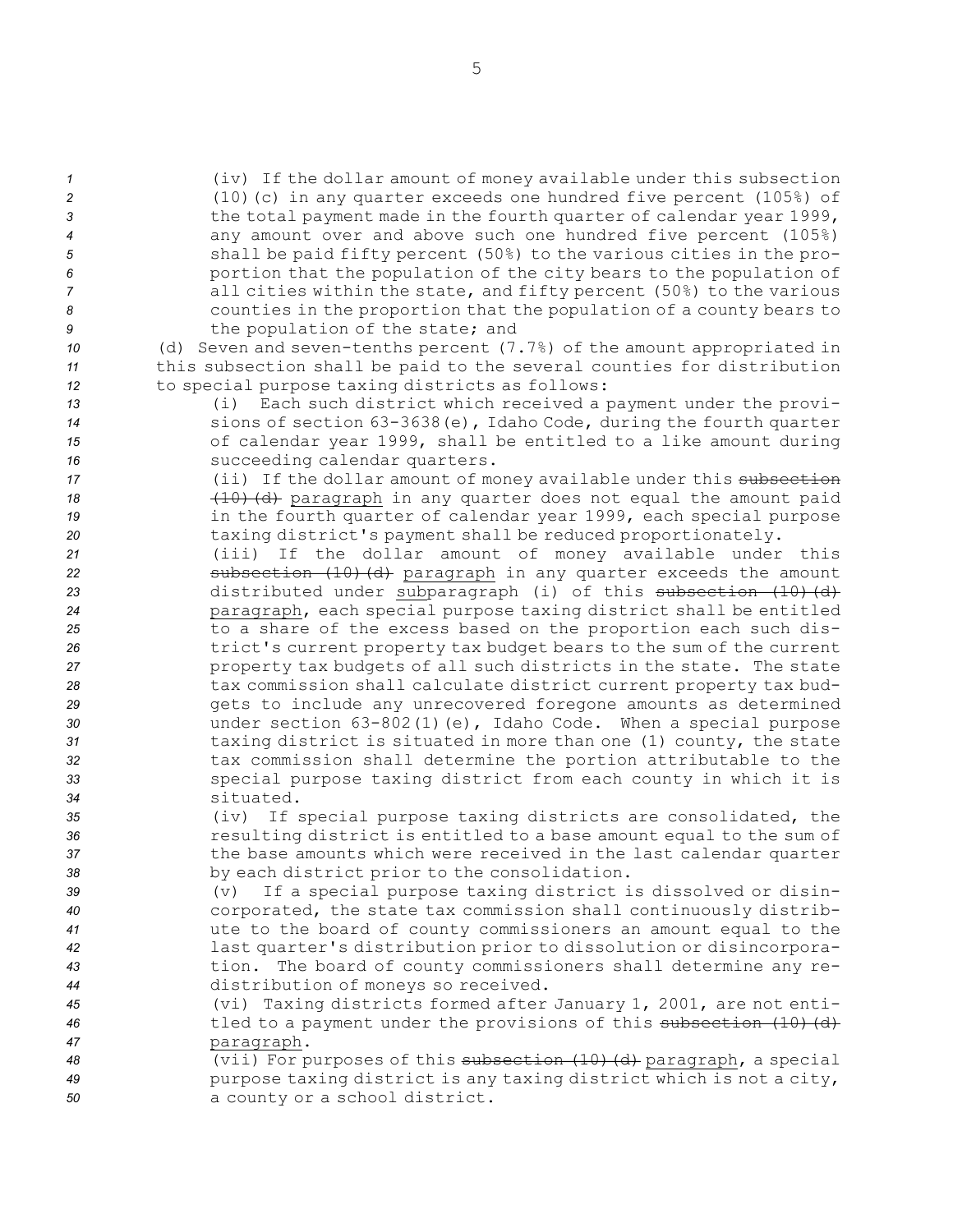(11) Amounts calculated in accordance with section 2, chapter 356, laws of 2001, for annual distribution to counties and other taxing districts be- ginning in October 2001 for replacement of property tax on farm machinery and equipment exempted pursuant to section 63-602EE, Idaho Code. For nonschool districts, the state tax commission shall distribute one-fourth (1/4) of this amount certified quarterly to each county. For school districts, the state tax commission shall distribute one-fourth (1/4) of the amount certi- fied quarterly to each school district. For nonschool districts, the county auditor shall distribute to each district within thirty (30) calendar days from receipt of moneys from the state tax commission. Moneys received by each taxing district for replacement shall be utilized in the same manner and in the same proportions as revenues from property taxation. The moneys remitted to the county treasurer for replacement of property exempt from taxation pursuant to section 63-602EE, Idaho Code, may be considered by the counties and other taxing districts and budgeted at the same time, in the same manner and in the same year as revenues from taxation on personal prop- erty which these moneys replace. If taxing districts are consolidated, the resulting district is entitled to an amount equal to the sum of the amounts which were received in the last calendar quarter by each district pursuant to this subsection prior to the consolidation. If <sup>a</sup> taxing district is dissolved or disincorporated, the state tax commission shall continuously distribute to the board of county commissioners an amount equal to the last quarter's distribution prior to dissolution or disincorporation. The board of county commissioners shall determine any redistribution of moneys so received. If <sup>a</sup> taxing district annexes territory, the distribution of moneys received pursuant to this subsection shall be unaffected. Taxing districts formed after January 1, 2001, are not entitled to <sup>a</sup> payment under the provisions of this subsection. School districts shall receive an amount determined by multiplying the sum of the year 2000 school district levy mi- nus .004 times the market value on December 31, 2000, in the district of the property exempt from taxation pursuant to section 63-602EE, Idaho Code, pro- vided that the result of these calculations shall not be less than zero (0). The result of these school district calculations shall be further increased by six percent (6%). For purposes of the limitation provided by section 63-802, Idaho Code, moneys received pursuant to this section as property tax replacement for property exempt from taxation pursuant to section 63-602EE, Idaho Code, shall be treated as property tax revenues.

*<sup>38</sup>* (12) Amounts necessary to pay refunds as provided in section 63-3641, *<sup>39</sup>* Idaho Code, to <sup>a</sup> developer of <sup>a</sup> retail complex shall be remitted to the demon-*<sup>40</sup>* stration pilot project fund created in section 63-3641, Idaho Code.

 (13) Amounts calculated in accordance with subsection (4) of section 63-602KK, Idaho Code, for annual distribution to counties and other taxing districts for replacement of property tax on personal property tax exemp- tions pursuant to subsection (2) of section 63-602KK, Idaho Code, which amounts are continuously appropriated unless the legislature enacts <sup>a</sup> dif- ferent appropriation for <sup>a</sup> particular fiscal year. For purposes of the limitation provided by section 63-802, Idaho Code, moneys received pursuant to this section as property tax replacement for property exempt from taxa- tion pursuant to section 63-602KK, Idaho Code, shall be treated as property tax revenues. If taxing districts are consolidated, the resulting district